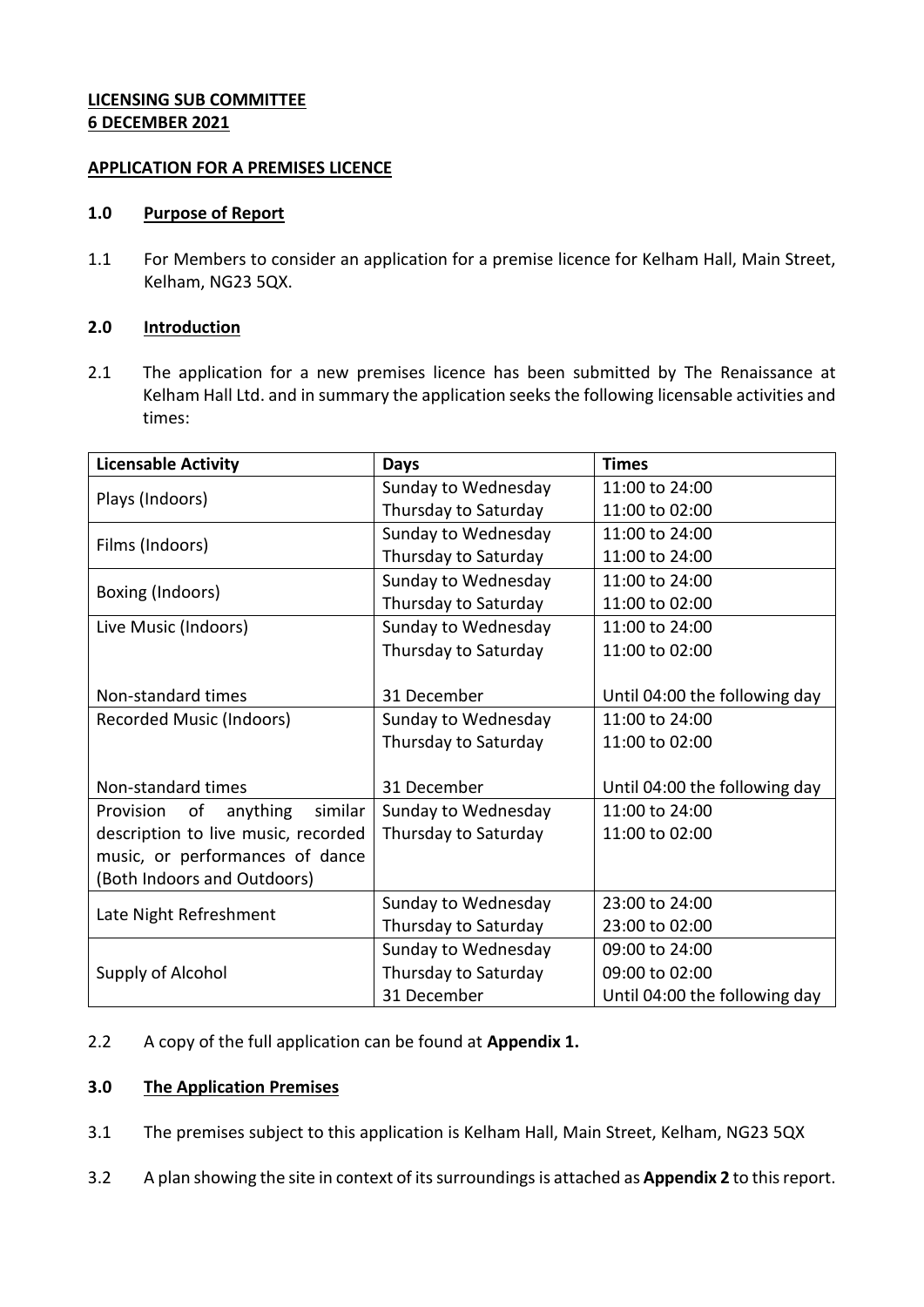## **4.0 Licensing History**

- 4.1 Kelham Hall, Main Street, Kelham, NG23 5QX applied for a conversion and variation of their licence when the power to licence a premises transferred from Magistrates Court to the Local Authority in 2005. The original licence was applied for on 31 July 2005.
- 4.2 The table below shows the applications that the licensing authority have received in relation to this premise.

| Date       | <b>Type of application</b>           |
|------------|--------------------------------------|
| 31.07.2005 | Conversion and Variation application |
| 13.09.2005 | Hearing to determine application     |
| 07.12.2007 | Vary DPS application                 |
| 29.01.2008 | <b>Transfer application</b>          |
| 22.08.2008 | Vary DPS application                 |
| 23.07.2009 | Vary DPS application                 |
| 10.10.2011 | Vary DPS application                 |
| 22.03.2013 | <b>Transfer application</b>          |
| 22.03.2013 | Vary DPS application                 |

- 4.3 A copy of the expired licence is attached as **Appendix 3.**
- 4.4 A separate licence was applied for the grounds at Kelham Hall, Main Street, Kelham, NG23 5QX on 27 February 2006.
- 4.5 The table below shows the applications that the licensing authority have received in relation to this premise.

| Date       | <b>Type of application</b> |
|------------|----------------------------|
| 27.02.2006 | New application            |
| 17.11.2008 | Vary DPS application       |
| 22.03.2013 | Transfer application       |
| 22.03.2013 | Vary DPS application       |

- 4.6 A copy of the expired licence is attached as **Appendix 4.**
- 4.7 Both licences (182 and 969) lapsed as the licence holder (Kelham Hall Limited) went into liquidation in June 2021. A licence held by a company that goes into liquidation or is dissolved automatically becomes invalid and therefore the licences ceased to exist.

### **5.0 Premise with Licensable Activities in the Surrounding Area**

5.1 There is one comparable premise in the vicinity of Kelham Hall. This is Kelham House, Main Street, Kelham, NG23 5QP. A redacted copy of this licence is attached as **Appendix 5.**

### **6.0 Reason for Hearing**

- 6.1 Representations have been received from:
	- Nathan Morrell
	- Andrew Fereday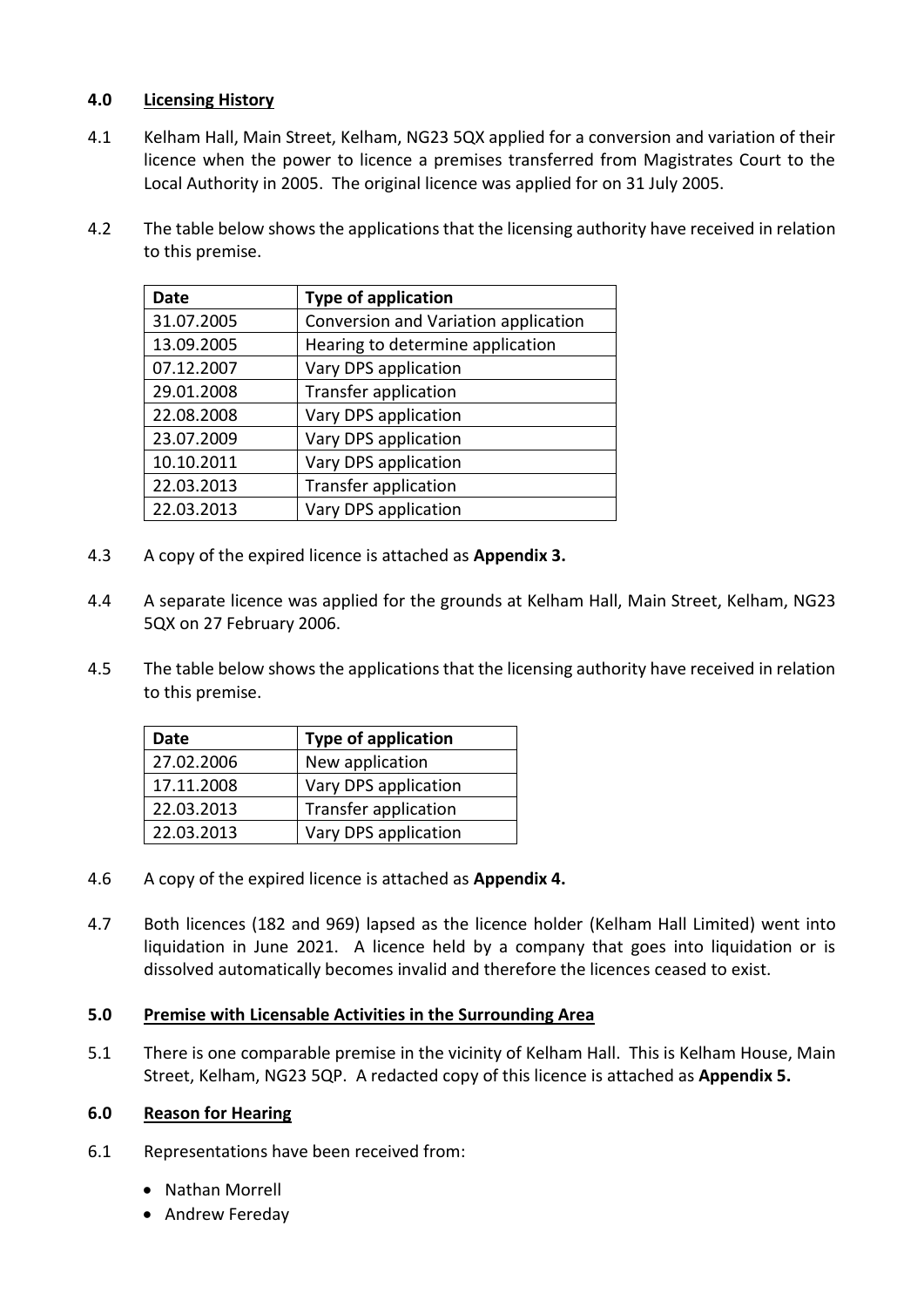A copy of their representations are attached as **Appendix 6.**

- 6.2 In total, 2 relevant representations were received by the Licensing Authority within the prescribed time.
- 6.3 The representations raised concerns over excessive noise that music at the venue will cause. The objectors do not believe that the proposed application supports the following licensing objectives:
	- The prevention of public nuisance
- 6.4 No agreement has been reached between the applicant and the objectors.
- 6.6 Further information was requested by the local authority and can be found in **Appendix 7.**
- 6.7 Agreement on certain conditions has been reached with Nottinghamshire Police for the conditions to be included in the licence. These are shown in Paragraph 7.2 below.
- 6.8 Agreement on certain conditions have been reached with Environmental Health for conditions to be included in the licence. These are shown in Paragraph 7.3 below.
- 6.9 Comments received from the Planning Officer can be found at **Appendix 8.**
- 6.10 No representations have been received from the remaining Responsible Authorities.

### **7.0 Conditions**

7.1 Annex 1 Conditions

The following mandatory conditions will be applied to the licence:

### **Designated Premises Supervisor**

No alcohol may be supplied under this Licence:

- (a) at any time when there is no Designated Premises Supervisor in respect of these Premises; or
- (b) at any time when the Designated Premises Supervisor does not hold a personal licence or his/her personal licence is suspended.

### **Authorisation by Personal Licence Holders**

Every supply of alcohol under this licence must be made or authorised by a person who holds a personal licence.

### **Irresponsible Promotions**

(1) The responsible person must ensure that staff on relevant premises do not carry out, arrange or participate in any irresponsible promotions in relation to the premises.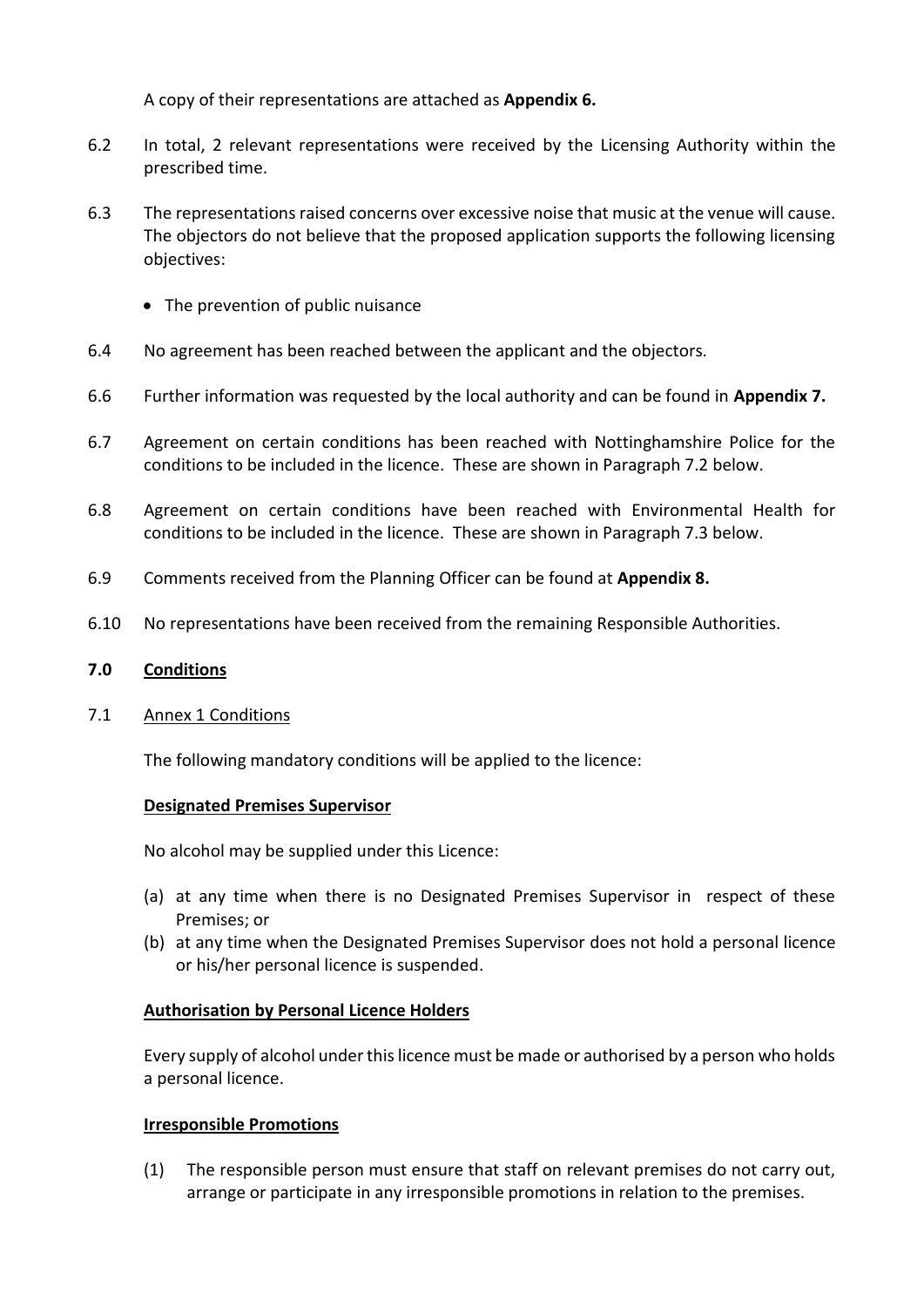- (2) In this paragraph, an irresponsible promotion means any one or more of the following activities, or substantially similar activities, carried on for the purpose of encouraging the sale or supply of alcohol for consumption on the premises—
	- (a) games or other activities which require or encourage, or are designed to require or encourage, individuals to—
		- (i) drink a quantity of alcohol within a time limit (other than to drink alcohol sold or supplied on the premises before the cessation of the period in which the responsible person is authorised to sell or supply alcohol), or
		- (ii) drink as much alcohol as possible (whether within a time limit or otherwise);
	- (b) provision of unlimited or unspecified quantities of alcohol free or for a fixed or discounted fee to the public or to a group defined by a particular characteristic in a manner which carries a significant risk of undermining a licensing objective;
	- (c) provision of free or discounted alcohol or any other thing as a prize to encourage or reward the purchase and consumption of alcohol over a period of 24 hours or less in a manner which carries a significant risk of undermining a licensing objective;
	- (d) selling or supplying alcohol in association with promotional posters or flyers on, or in the vicinity of, the premises which can reasonably be considered to condone, encourage or glamorise anti-social behaviour or to refer to the effects of drunkenness in any favourable manner;
	- (e) dispensing alcohol directly by one person into the mouth of another (other than where that other person is unable to drink without assistance by reason of disability).

# **Potable Water**

The responsible person must ensure that free potable water is provided on request to customers where it is reasonably available.

# **Age Verification**

- (1) The premises licence holder or club premises certificate holder must ensure that an age verification policy is adopted in respect of the premises in relation to the sale or supply of alcohol.
- (2) The designated premises supervisor in relation to the premises licence must ensure that the supply of alcohol at the premises is carried on in accordance with the age verification policy.
- (3) The policy must require individuals who appear to the responsible person to be under 18 years of age (or such older age as may be specified in the policy) to produce on request, before being served alcohol, identification bearing their photograph, date of birth and either—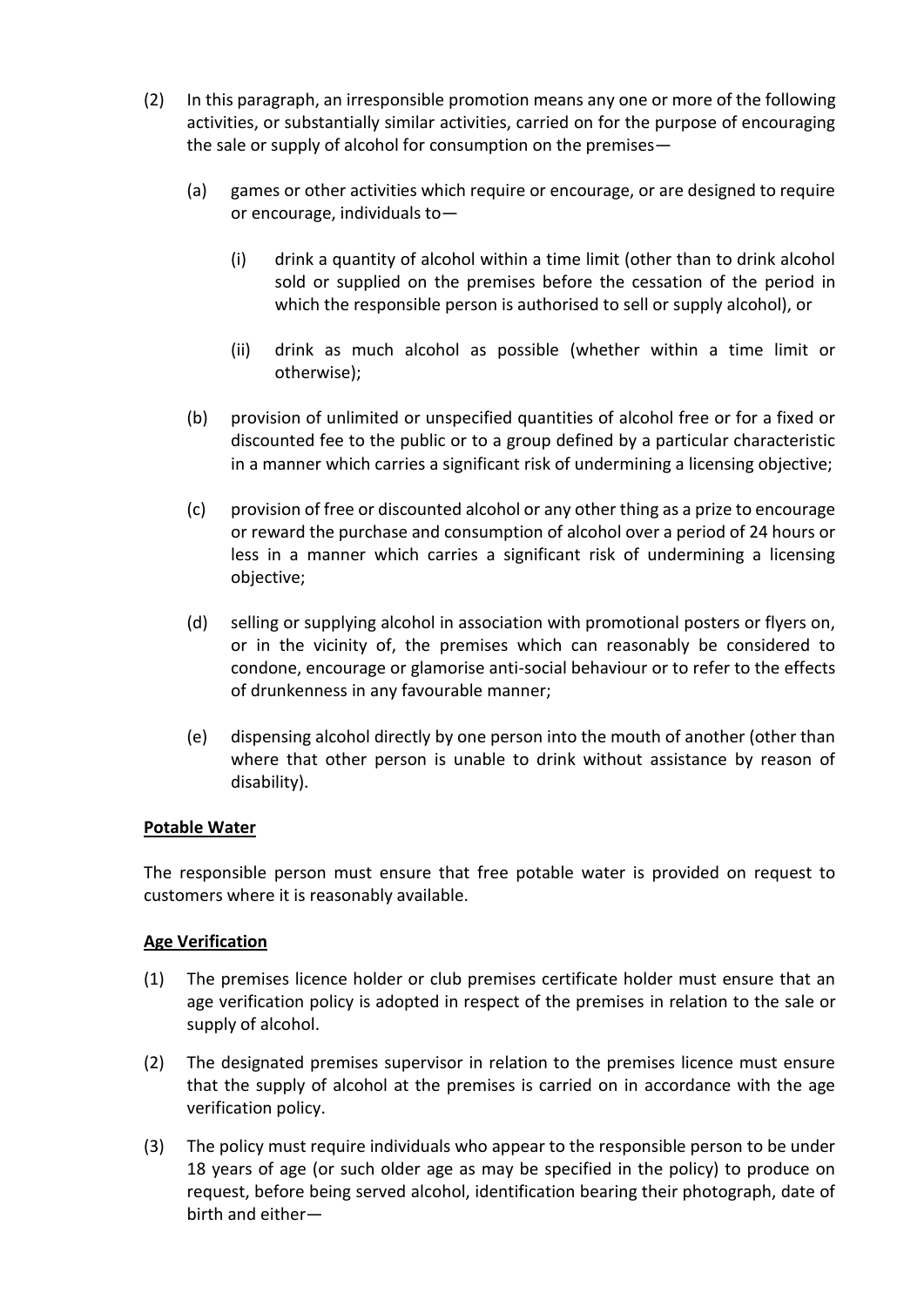- (a) a holographic mark, or
- (b) an ultraviolet feature.

## **Small Measures**

The responsible person must ensure that—

- (a) where any of the following alcoholic drinks is sold or supplied for consumption on the premises (other than alcoholic drinks sold or supplied having been made up in advance ready for sale or supply in a securely closed container) it is available to customers in the following measures—
	- (i) beer or cider: ½ pint;
	- (ii) gin, rum, vodka or whisky: 25 ml or 35 ml; and
	- (iii) still wine in a glass: 125 ml;
- (b) these measures are displayed in a menu, price list or other printed material which is available to customers on the premises; and
- (c) where a customer does not in relation to a sale of alcohol specify the quantity of alcohol to be sold, the customer is made aware that these measures are available."

### **Sales Of Alcohol Below The Permitted Price**

- (1) A relevant person shall ensure that no alcohol is sold or supplied for consumption on or off the premises for a price which is less than the permitted price.
- (2) For the purposes of the condition set out in paragraph  $1-$ 
	- (a) "duty" is to be construed in accordance with the Alcoholic Liquor Duties Act 1979;
	- (b) "permitted price" is the price found by applying the formula—

# *P = D + (DxV)*

where—

- (i) P is the permitted price,
- (ii) D is the amount of duty chargeable in relation to the alcohol as if the duty were charged on the date of the sale or supply of the alcohol, and
- (iii) V is the rate of value added tax chargeable in relation to the alcohol as if the value added tax were charged on the date of the sale or supply of the alcohol;
- (c) "relevant person" means, in relation to premises in respect of which there is in force a premises licence—
	- (i) the holder of the premises licence,
	- (ii) the designated premises supervisor (if any) in respect of such a licence, or
	- (iii) the personal licence holder who makes or authorizes the supply of alcohol under such a licence;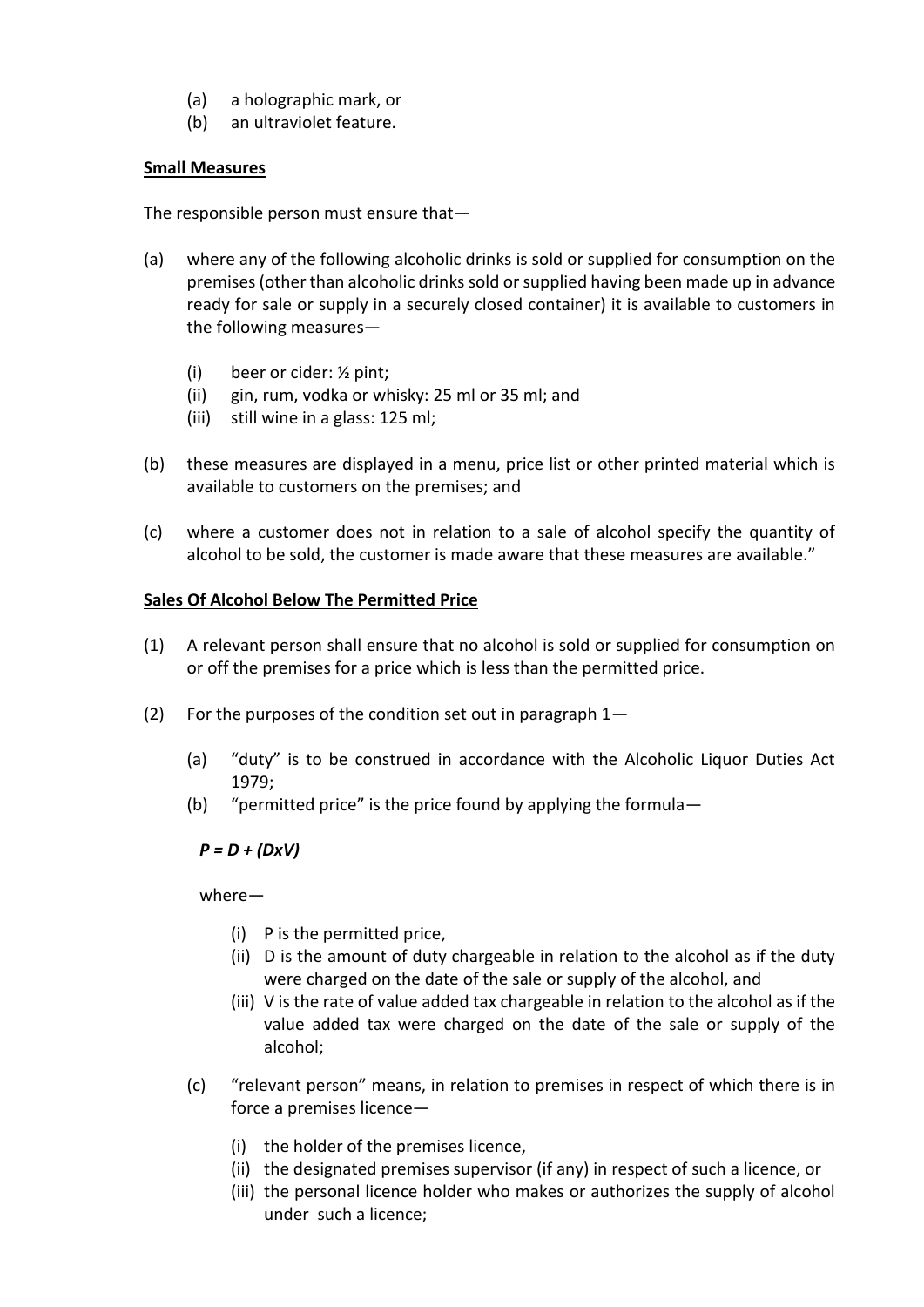- (d) "relevant person" means, in relation to premises in respect of which there is in force a club premises certificate, any member or officer of the club present on the premises in a capacity which enables the member or officer to prevent the supply in question; and
- (e) "value added tax" means value added tax charged in accordance with the Value Added Tax Act 1994
- (3) Where the permitted price given by Paragraph (b) of paragraph (2) would (apart from this paragraph) not be a whole number of pennies, the price given by that subparagraph shall be taken to be the price actually given by that sub-paragraph rounded up to the nearest penny.
- (4) (1) Sub-paragraph (2) applies where the permitted price given by Paragraph (b) of paragraph 2 on a day ("the first day") would be different from the permitted price on the next day ("the second day") as a result of a change to the rate of duty or value added tax.
	- (2) The permitted price which would apply on the first day applies to sales or supplies of alcohol which take place before the expiry of the period of 14 days beginning on the second day

# **Exhibition of Films**

Admission of children (i.e. persons under the age of 18 years) to any exhibition of film must be restricted in accordance with any certificate and/or recommendation relating to that film made by the British Board of Film Classification

### **Door Supervision**

Any person exercising a security activity (as defined by paragraph 2(1)(a) of schedule 2 of the Private Security Industry Act 2001) shall be licensed by the Security Industry Authority. Any such person shall be employed at the premises at the discretion of the Licence Holder/Designated Premises Supervisor and shall display their name badge at all times when on duty.

### 7.2 Annex 2 Conditions

Applicant and Police agreed conditions

- *1. A Challenge 25 policy will be implemented and enforced at all times. Any person who appears to be under 25 years of age shall not be allowed to purchase alcohol unless they produce an acceptable form of photo identification (e.g. passport, driving licence, Military ID or PASS accredited card).*
- *2. All members of staff shall be fully trained in the retail sale of alcohol. The training shall be on-going and each member of staff shall be reviewed every six months. All details of the level of training will be recorded in a bound and sequentially paginated book or electronic record. The information shall be made available for inspection and copying by the Police or any other authorised person immediately on request and all such books shall be retained at the premise for at least 12 months.*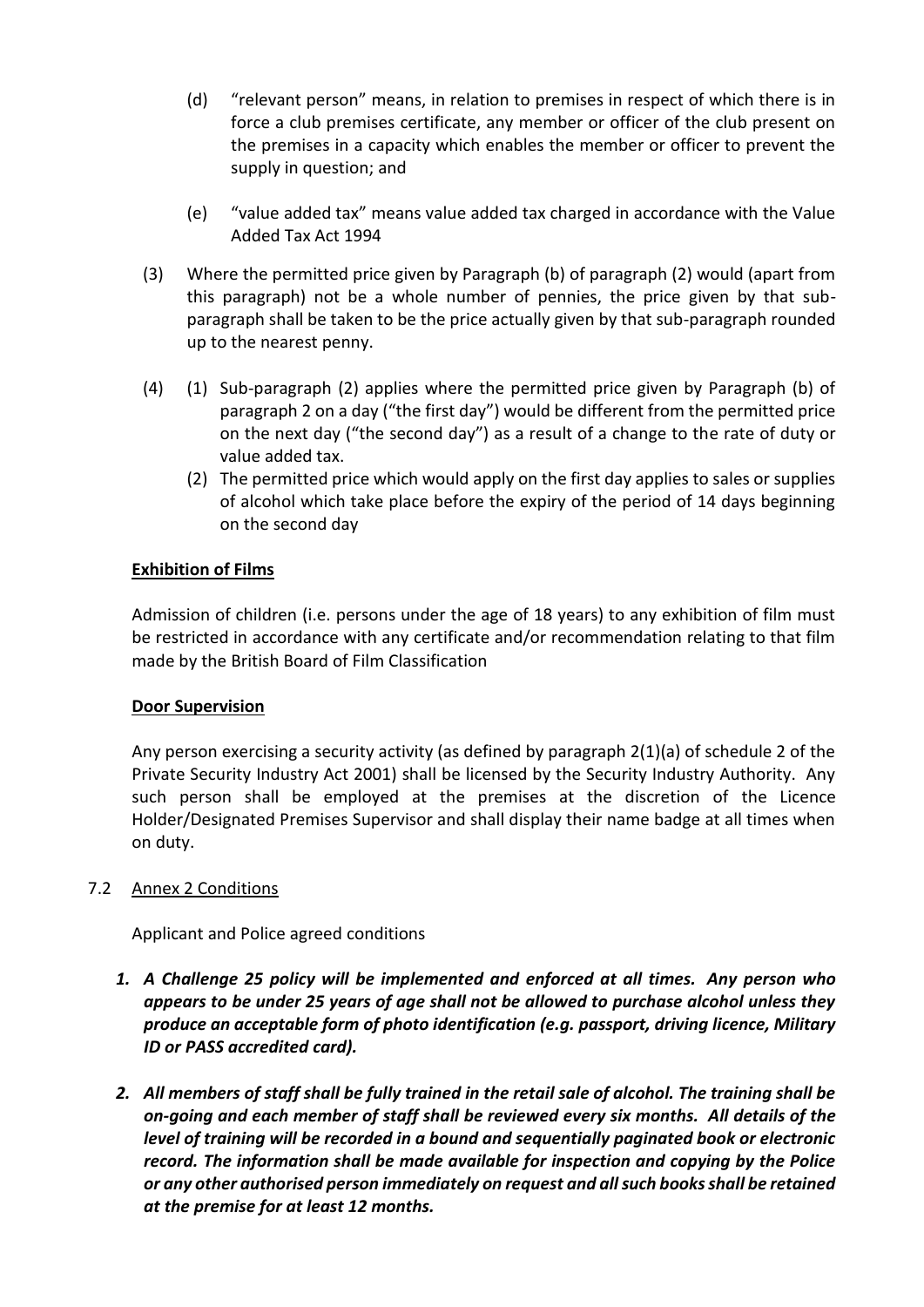- *3. A bound and sequentially paginated incident/accident book shall be kept to record all instances of disorder, damage to property, personal injury and refusals of service at the premises. This is book to be made available for inspection by the police and other officers of responsible authorities immediately upon request and all such books to be retained at the premise for at least 12 months.*
- *4. A CCTV system shall be installed and operative in the premises when licensable activities are taking place.*

*All recordings used in conjunction with CCTV shall:*

- *be of evidential quality (HD)*
- *shall display accurate time and date stamps all year round to account or day light savings.*
- *be retained for a period of 31 days*
- *Cover the point of sale, and entrance and exit*
- *The CCTV System should be installed in a location that is safe and accessible.*
- *Recordings to be made available for inspection to the Police or any other authorised person when requested.*
- *At least one person trained and authorised to access the CCTV system shall be present during opening hours. They shall be able perform basic operations such as reviewing recordings and download recordings to removable media (USB) if required for Police or other authorised officers.*
- *5. At all times the premises licence holder shall risk assess the need for door supervisors at the premises, and/or employ such door supervisors at such times and in such numbers deemed necessary by the risk assessment, and/or at any other times upon agreement with the Police.* 
	- *Cognisance shall be taken of Police advice if events are taking place which may directly or indirectly impact on the safety of staff and customers.*
	- *Provision shall be made for the required number of SIA licensed door supervisors to be on duty at times as agreed with the Police i.e. ratio 1:100 customers at events requiring extra Police resources (Bank Holidays, bank holidays weekends, significant international or local sporting events etc.)*
	- *The written risk assessment shall be made available on request to the Police and/or Licensing Authority.*
- *6. When SIA registered Door Supervisors are required to work on the premises:* 
	- *They shall be employed to work solely in the capacity of a Door Supervisor.*
	- *There shall always be a minimum of two Door Supervisors.*
	- *All Door Supervisors shall record at the premises either electronically or in a paginated book, which must be available for inspection by any police officer and/or any other authorised person showing the time and date they commenced and finished work, their full name, their full 16 digit SIA number and the expiry date of their licence.*
- *7. Prominent signs shall be erected and maintained at the checkout transaction areas, stating that it is an offence to (a) sell alcohol to an individual under the age of 18 years; (b) for an individual under 18 years to purchase alcohol; (c) for a person to buy alcohol on behalf of an individual under 18 years. Where possible a till prompt shall be installed to remind the staff member to verify the customer's age before alcohol is sold.*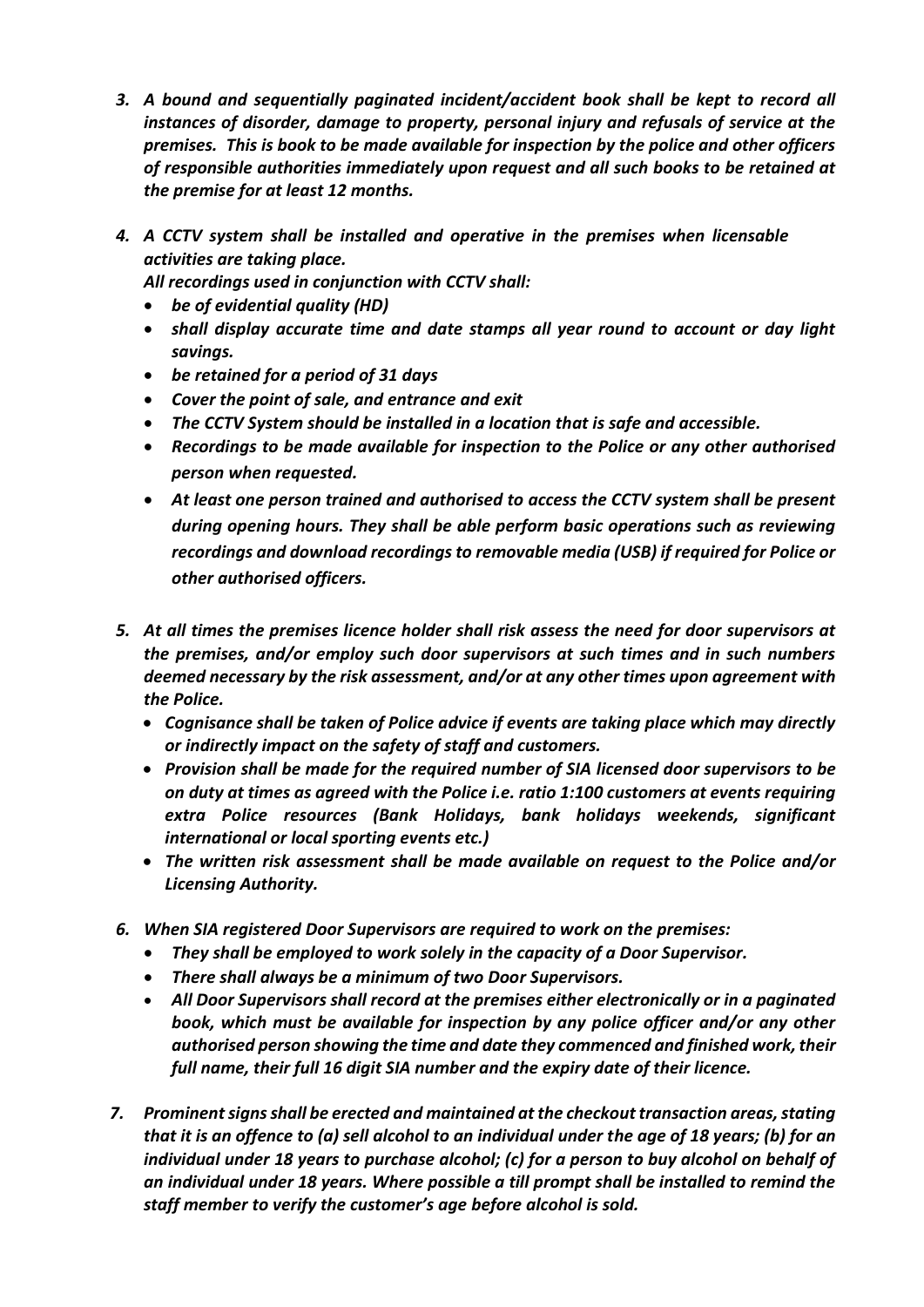- 7.3 Applicant and Environmental Health agreed conditions:
	- *1. Clear, prominent, and legible notices are to be provided on the internal side of all exits asking customers to leave the premises and area quietly and respect the rights of neighbours.*
	- *2. Employees must monitor customers leaving the premises at closing time to ensure customer leave site promptly.*
	- *3. The Licence Holder shall provide notices, to be legible from within any vehicle, requesting coach and taxi drivers collecting persons attending functions on the premises to use a designated parking area and to turn off their engines while waiting.*
	- *4. All doors and windows shall remain closed when regulated entertainment is taking place, except for when being used for access and egress and in the event of an emergency.*
	- *5. The external area of the premises marked in yellow on the plan (shown as tree planting area plan – Drawing Number RSE\_924\_TPA at Appendix 9) described as ParTar and Sunken lawn (to the rear of the building) shall not be used for the provision of licensable activities or consumption of food and beverages after 22:00 hours.*
	- *6. Where outside areas are used as detailed in 5 above noise levels shall be monitored at regular intervals to ensure that no noise nuisance is caused to any residential premises. A record of all actions taken as a result of the monitoring shall be kept.*
	- *7. Any firework display shall not end later than 22:00 and shall be set off in the area described as firework detonation area and marked in yellow on the plan.*
	- *8. One member of the Licence Holder's staff shall be responsible for ensuring compliance with the above conditions.*
- 7.4 The applicant has proposed the following conditions within the operating schedule of the application:
	- 1. The total number of persons allowed on the Premises, is as follows

| Total                 | 2250 persons |
|-----------------------|--------------|
| Dome                  | 600 persons  |
| Marquee               | 460 persons  |
| Dining Room           | 200 persons  |
| Music Room            | 200 persons  |
| Drawing Room          | 200 persons  |
| Library               | 200 persons  |
| <b>Billiards Room</b> | 60 persons   |
| <b>Training Room</b>  | 60 persons   |
| Carriage Court        | 200 persons  |
| Lady Chapel           | 70 persons   |

2. The licence holder shall ensure that all members of staff are trained in fire and emergency evacuation procedures.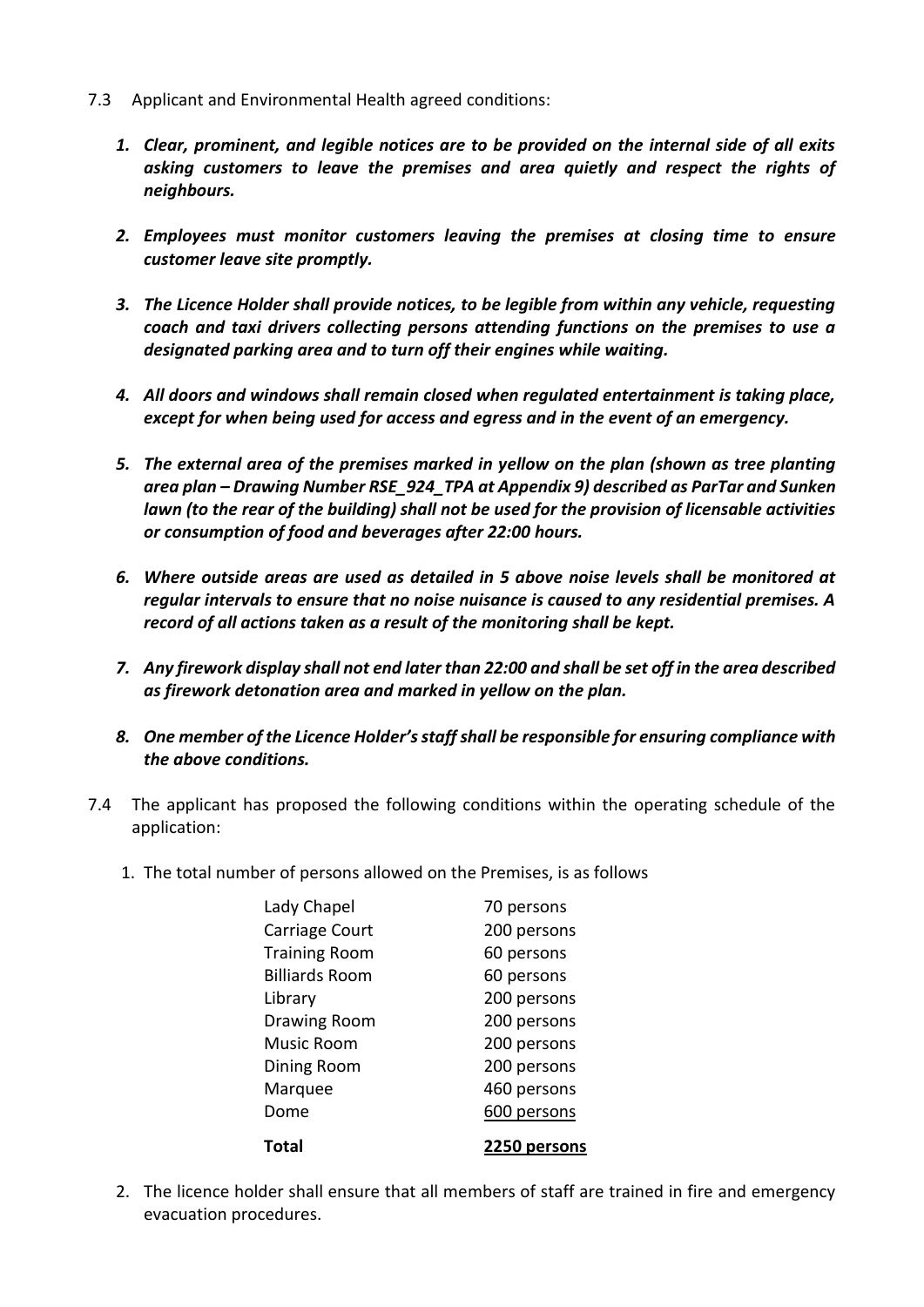- 3. The licence holder shall ensure that adequate first aid provision is available on the premises for all licensable events and activities
- 4. At least one suitable First Aider will be on duty when the public are present.
- 5. A bound and sequentially paginated refusals book or electronic record shall be kept at the premises to record all instances where admission or service is refused. Such records shall show:
	- The basis for the refusal:
	- The person making the decision to refuse; and
	- The date and time of the refusal.

Such records shall be retained at the Premises for at least 12 months, and shall be made available for inspection and copying by the Police or any other authorised person upon request.

These conditions will be added to conditions in Annex 2

### **8.0 Applicable Policies and Guidance**

### **8.1 Newark & Sherwood Statement of Licensing Policy 2019 - 23**

### Policy 1

The Authority expects to see evidence of the effective and responsible management of the licensed premises, such as examples of instruction, training and supervision of staff and the adoption of best practice used in the leisure industry, being specifically addressed within the Operating Schedule.

REASON: To ensure the promotion of the licensing objectives.

# Policy 2

When preparing or considering applications, applicants, responsible authorities, interested parties and the Licensing Authority shall, where appropriate, take into account the following matters in assessing both the potential for the Licensing Objectives to be undermined and the necessity for, and proportionality of, any conditions which may be offered or imposed on any resulting licence, certificate or permission:

- (i) the nature of the area within which the premises are situated.
- (ii) the precise nature, type and frequency of the proposed activities.
- (iii) any measures proposed y the applicant in the Operating Schedule.
- (iv) the nature (principally in terms of the age and orderliness) and number of any customers likely to attend the licensed premises.
- (v) means of access to and exit from the premises.
- (vi) the provision and availability of adequate seating and the restriction of standing areas.
- (vii) transport provision in the area and the likely means of public or private transport.
- (viii) parking provision in the area.
- (ix) the potential cumulative impact
- (x) other means and resources available to mitigate any impact.
- (xi) such other matters as may be relevant to the application.